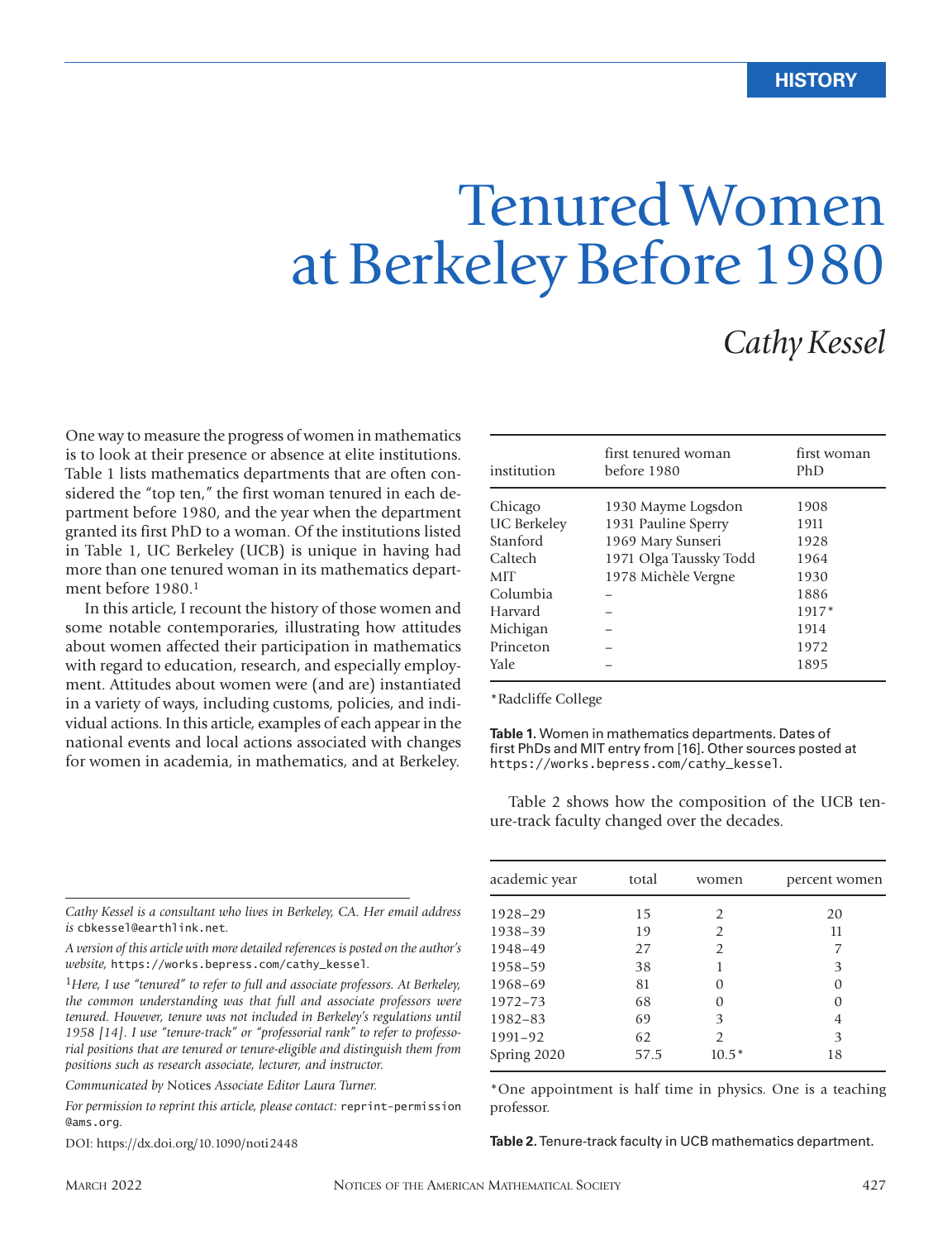#### **Overview and Major Historical Sources**

In her three volumes on women scientists in America from early times to the present, Margaret Rossiter has created extraordinarily detailed and readable narratives that synthesize a vast amount of complex information, helping us to see the context in which the people represented in Tables 1 and 2 lived.

In the early 1900s, a large percentage of women mathematicians were employed at women's colleges but were expected to resign after marriage [17]. Those who were already married were not given equal opportunity for employment [17]. Similar phenomena were the "marriage bars" that arose in the late 1800s, expanded during the Depression, and lasted until the 1950s. These were policies of firing women who married and not hiring women who were already married. Primarily affected were white US-born women, who predominated in occupations such as teaching and clerical work, rather than Black and foreign-born women in occupations such as manufacturing, waitressing, and domestic service.

In the 1920s, universities began to establish anti-nepotism rules in order to avoid being a "dumping ground" for patronage appointees from state governments. These were applied primarily to restrict rather than prohibit the employment of married women when their husbands were on the faculty, thus they were, in a sense, less restrictive than marriage bars. Anti-nepotism rules generally allowed a married woman to hold a faculty position elsewhere (such a position might be found at women's colleges which had begun to show a "modest tolerance" toward retaining women who married) or hired as a research associate at the same university as her husband [17]. The practice of tenure began in the 1930s and was adopted by the American Association of University Professors in 1941, along with the recommendation that no full-time faculty member be kept untenured for more than seven years. At coeducational institutions, this combination of tenure practices and anti-nepotism rules tended to work to the advantage of men, helping to preserve them from female competition during and after the Depression [17]. In the case of married couples, implementation of anti-nepotism rules tended to result in tenure-track positions for husbands and non-tenure-track position for wives [18], even sometimes depriving wives of tenure.<sup>2</sup> Among the rare exceptions was the astronomer Cecilia Payne-Gaposchkin. In 1956, she became one of the first female full professors at Harvard. Her husband was a research astronomer at the Harvard College Observatory [18].

Of the 228 American women who earned mathematics doctorates before 1940, 40% were married to men with PhDs in mathematics and 21% to men with PhDs in other fields. We know this, and much more, from the work of Judy Green and Jeanne LaDuke [9, 10]. In the supplementary material for their remarkable book *Pioneering Women in American Mathematics: The Pre-1940 PhD's*, Green and LaDuke have collected and updated material on each of these women, collecting information on all doctorate-earners of that period who were born in the US or who earned their doctorates from a US institution.3 PhDs from the next 20 years are the subject of Margaret Murray's *Women Becoming Mathematicians: Creating a Professional Identity in Post–World War II America*.

The rise, fall, and rise of the percentages in Table 2 is part of a larger pattern for women in mathematics (see Figure 1), which, as Murray points out, reflects social, political, and economic trends, first the Depression, then the onset of World War II. She notes that the decline in women's share of PhDs occurred during the period from 1945 to 1955, "just as mathematics entered a period of unforeseen power, prestige, and prosperity" in the United States [15]. Although the number of PhDs granted to women increased, they were part of a much larger total due to the post-war influx of graduate student men in the sciences. In Table 2, this period of mathematical prosperity is reflected in the post-1950s increases in its first column (the total number of tenure-track faculty in the UCB mathematics department).

Details about these increases are given in *Mathematics at Berkeley: A History* written by Calvin Moore, a long-time UCB faculty member and former dean and department chair. In particular, its increases in faculty members coincide with its increased focus on research and the appointment of Griffith Evans as chair in 1936. Under Evans, who served as chair until 1949, the department became one of



**Figure 1.** Percentage of US mathematics PhDs awarded to women by decade. Sources: [15] (1862–1994); Survey of Earned Doctorates (1995–2019).

<sup>2</sup>*An example from the 1950s: Josephine Mitchell and Lowell Schoenfeld were both professors in mathematics at the University of Illinois. She had tenure, he did not. After they married, she was informed that she would not be reappointed [18, see also 15].*

<sup>3</sup>*They include, for example, US-born Mary Winston Newson (PhD Göttingen 1897) and Chinese-born Shu Ting Hsia (PhD Michigan 1930).*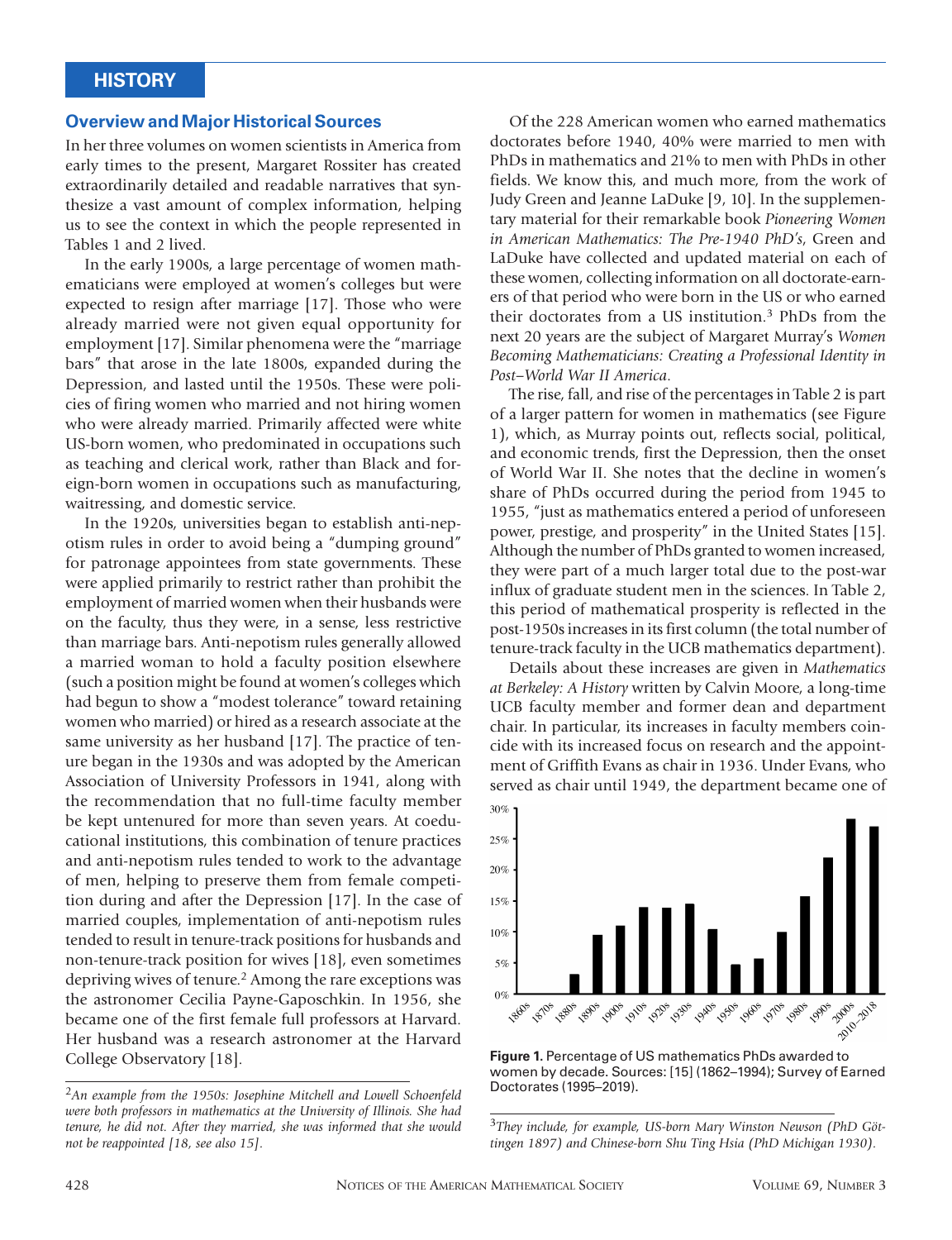the top ten departments in the United States, and its ranking moved further upward thereafter [14].

Another view of the department comes from the work and biography of statistician Elizabeth Scott, who was a UCB faculty member from 1950 to 1988. She served on campus and national committees on women, and published research on a wide range of topics, including equity in academia.

Additional information comes from other Berkeley graduates and faculty members. Among other things, these accounts sometimes give the rationales and reasoning put in writing when hiring (or not hiring) female mathematicians, detailing local responses to policies such as anti-nepotism or affirmative action. In the 1970s, many of these accounts appeared in the *Newsletter of the Association for Women in Mathematics* [1].

#### **1911: The First Female PhD at Berkeley**

Before 1890, most PhD programs in the United States did not allow women to enroll, although they could sometimes participate by making special arrangements [17]. Even when women could enroll, finding a PhD advisor may have been an obstacle. Anecdotes<sup>4</sup> and records of advisees (see Appendix) suggest that faculty members were sometimes unwilling to advise students from particular demographic groups or unsuccessful in doing so. The first PhD in mathematics from a US university awarded to a woman went to Winifred Edgerton in 1886. The first African American man known to have been awarded a US mathematics doctorate was Elbert Frank Cox, who earned his in 1925. The first African American woman, Euphemia Lofton Haynes, earned her doctorate in 1943, almost two decades later. Of the 228 women in Green and LaDuke's study, only one (Shu Ting Hsia, PhD 1930) seems to be of Asian heritage and none are said to be Latina or Indigenous.

In 1911, Annie Dale Biddle became the first woman and third person to earn a PhD from the Berkeley mathematics department [10]. She was the first of seven women who earned PhDs at Berkeley before 1940.

After receiving her PhD, Biddle taught mathematics for a year as an instructor at the University of Washington in Seattle. She returned to Berkeley; married in 1912; and taught as a teaching fellow (1914–16), assistant in mathematics (1916–17), associate in mathematics (1920–23), and instructor (1924–33). In 1933, she was one of four instructors considered for non-reappointment because the department had decided to concentrate more on its graduate program [10]. Thus, the impetus that led to hiring Griffith Evans to build up the department also led to Biddle's termination. Her file noted that she would not be destitute because she had married a practicing attorney. In contrast, the three male instructors were retained, one because he had a wife and children to support [14].

Biddle was far from being the only woman with a PhD who held a variety of non-tenure-track positions. And Berkeley was far from being the only university that employed female doctorates in such positions [9, 17].

#### **1923 and 1924: The First Two Female Professors**

In 1923, Pauline Sperry became the first woman to attain a tenure-track position in mathematics at the University of California, six years after she had been hired as an instructor. She was one of the few women with a mathematics doctorate earned before 1940 whose primary employment was a professorial position at a PhD-granting institution [9, 10].

Sperry was joined by female colleagues, Sophia Levy in 1921, and Emma Lehmer in 1940.

Unlike Sperry, who earned a PhD in mathematics from the University of Chicago, Levy's doctorate was from the UCB astronomy department and her undergraduate degree was also from UCB. In 1921, she joined the mathematics department as an instructor, advanced to assistant professor in 1924,<sup>5</sup> and became a full professor in 1949. Along with Annie Biddle and the three other instructors, she and a male assistant professor were considered for termination in 1933. In the end, both assistant professors were retained in order to allow Evans to make the decision about their termination. At that time, her file noted that she was the sole support of her ailing mother [14]. After his retirement, she married John Hector McDonald, thus avoiding the effects of Berkeley's anti-nepotism rule.

The anti-nepotism rule shaped Emma Lehmer's life in a different way. After her father-in-law Derrick Norman Lehmer retired in 1937, Emma's husband Dick was able to join the UCB mathematics department as one of the tenure-track faculty. However, Emma Lehmer never had a tenure-track position, thus does not raise the count in Table 2. Here we see a different accommodation to anti-nepotism rules. Dick Lehmer held several research appointments, then a faculty position at Lehigh University until his father retired. Emma Lehmer, on the other hand, did not hold a professorial position. In his account of the UCB department, Calvin Moore explains that because Lehmer's husband held a faculty appointment, "the university's nepotism regulations did not permit her to hold a faculty position except for some short-term visiting positions to meet teaching needs."

Those "teaching needs" occurred during World War II (see the online exhibit "The Lehmers at Berkeley"). During this period, male faculty members often left for government

<sup>4</sup>*For example, in the 1960s Vivienne Malone Mayes was admitted to graduate school but could not enroll in one professor's course. "He didn't teach Blacks. And he believed the education of women was a waste of the taxpayer's money" [6].*

<sup>5</sup>*An* in memoriam *article gives different dates: 1923 and 1925.*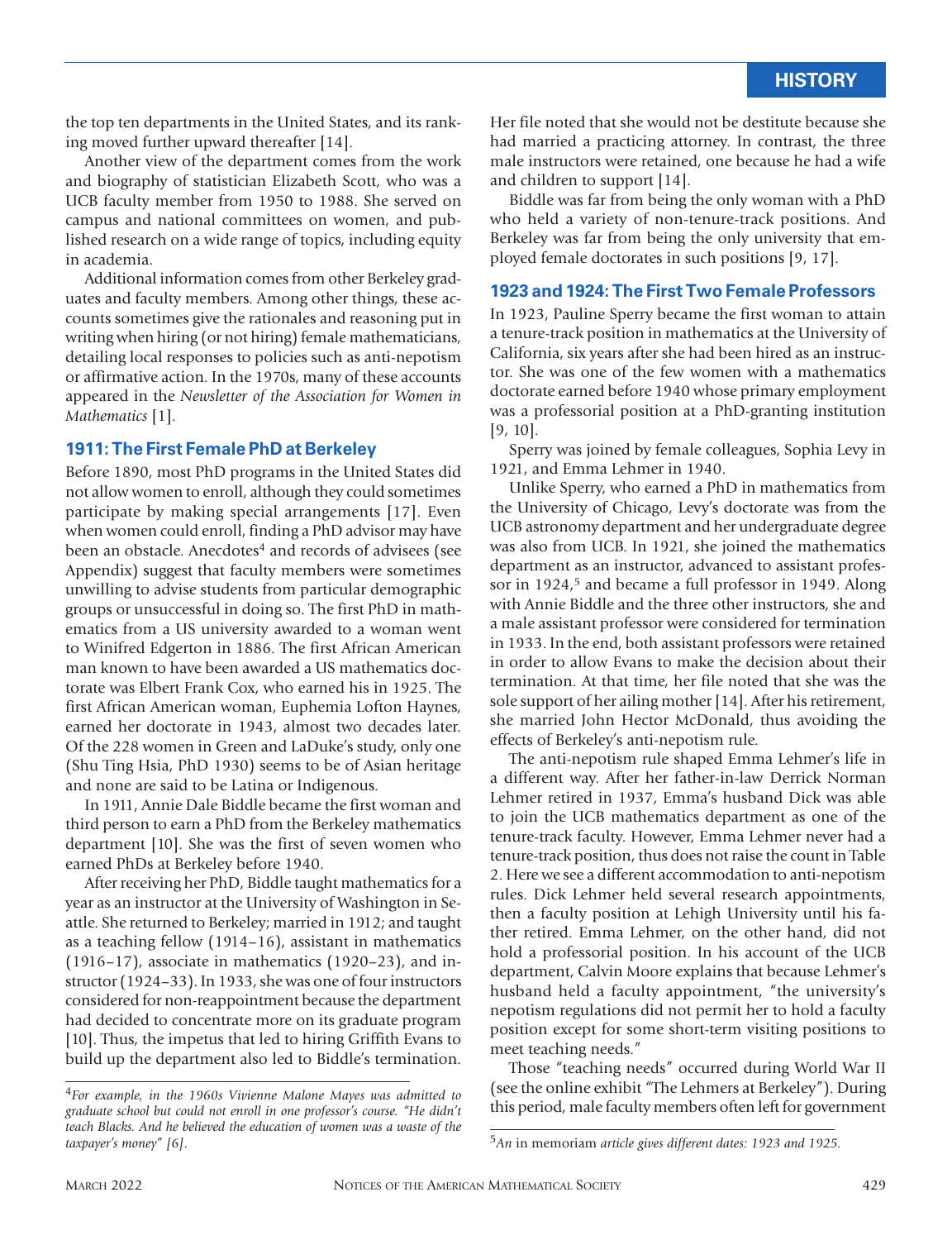science projects or military service and universities sometimes rescinded their anti-nepotism rules, reinstating them after the war was over [18].

In contrast to Levy and Lehmer, Pauline Sperry did not marry. For many years, she shared a residence in Berkeley with her close friend Alice Tabor, who was a member of the German department and, like Sperry, had a PhD from the University of Chicago. Sperry and Tabor initiated Berkeley's Faculty Women's Club in 1919 [10].

*Education and scholarly activities: A comparison*. Sperry (1885–1967), Levy (1888–1963), and Lehmer (1906– 2007) came to Berkeley at different times, with different credentials, and different past experiences.

Sperry came from the East Coast. She attended Olivet College and later Smith College, then earned a PhD from the University of Chicago in 1916 with a thesis in projective differential geometry. After a year as an assistant professor at Smith, she joined the UCB faculty as an instructor, eventually rising to the rank of associate professor. At Berkeley, she taught graduate courses in differential geometry and supervised five PhD students—more than any pre-1940 woman US PhD except Anna Pell Wheeler. During World War II, she taught a course on navigation. She published an article based on her dissertation, gave talks at AMS meetings, and wrote textbooks on spherical and plane geometry. She served as vice-chair, then chair of the Northern California section of the MAA [10].

Levy was born in Alameda, California—a few miles from the university. There, she majored in astronomy as an undergraduate and wrote her dissertation in astronomy. She contributed to a National Academy of Sciences publication and wrote numerous items in the *Lick Observatory Bulletin*. She was deeply engaged in secondary teacher preparation, serving on regional and state committees on mathematics education. During World War II, she taught courses and wrote a textbook on the mathematics of antiaircraft gunnery. She cofounded the Northern California section of the MAA and served as its secretary, vice-president, president, and sectional governor [14].

Lehmer was born Emma Trotskaya in Samara, Russia and came to Berkeley (and the US) for college in 1924. There she assisted Derrick Lehmer on a number theory project and met his math major son Dick. After Emma finished her bachelors degree in mathematics and Dick returned to Berkeley from a year of graduate school at the University of Chicago, they married. They went to Brown University where Emma enrolled in the masters program and Dick in the doctoral program.6 After they completed their degrees

in 1930, they traveled for Dick's employment to various locations (California Institute of Technology, Stanford University, Institute for Advanced Study, Cambridge University, Lehigh University), and returned to Berkeley in 1940 [14]. Emma was an active researcher, an author or co-author of 56 papers, and a Russian translator for the American Mathematical Society. In 1968, she and her husband founded the West Coast Number Theory meeting—"a comfortable, friendly, and informal environment where [young people] can find their way into the real world of mathematics" [5].

Each of these women led an active intellectual life, but Emma Lehmer's circumstances, which included a mathematician spouse who was in the same field and opportunities for travel and interaction with other researchers, seem to have helped her to become part of a mathematical research community in a way that Pauline Sperry and Sophia Levy did not. For example, she said of the year that she and her husband spent at the Institute for Advanced Study.

I had a one-year-old girl. It was a rare occasion when I could get a babysitter and come to somebody's lecture. I did manage a few, but not very many that year. We had people come to the house, and we saw a lot of [number theorist H. S.] Vandiver. He did not have anybody else in number theory to talk to really. He was a constant visitor. I got quite a lot of inspiration and wrote a paper as a consequence of my talking to him.

The Lehmers' reputation for hospitality at Berkeley and their founding of the West Coast Number Theory meeting suggests that Emma Lehmer's interaction with Vandiver was far from being an isolated incident in her life.

The highest academic ranks awarded to Lehmer, Sperry, and Levy were, respectively, occasional lecturer, associate professor, and professor. This ordering corresponds to their degree of involvement in activities related to undergraduate education: textbooks for service courses, MAA governance, and, in Levy's case, teacher education.

This correspondence may not be a coincidence. Within US mathematics, research and teaching had begun to separate in the 1920s, and this rift intensified over the decades. It had a gendered aspect: research and the AMS were associated with men. Women were more welcome as officers and as contributors in the MAA, whose purview included teaching, history, and scholarship [15].

*Attitudes about women's academic employment*. During the period when Sperry, Levy, and Lehmer were educated, few women mathematicians and scientists were faculty members at major universities. Of those few, only a small percentage advanced beyond the rank of associate professor [9, 17]. Senior women scientists advised their juniors to get satisfaction from work, not advancement. Some claimed—"publicly at least," as Rossiter notes—to have

<sup>6</sup>*Some speculations: Financial considerations may have played a role in Emma's decision not to get a PhD. Gertrude Stith, the other woman enrolled in the graduate mathematics program at Brown at that time, could not complete her degree there for financial reasons and went to the University of Illinois where she had obtained an assistantship [10]. Lehmer may also have been aware that her employment prospects were limited not only by anti-nepotism rules but also by being Jewish.*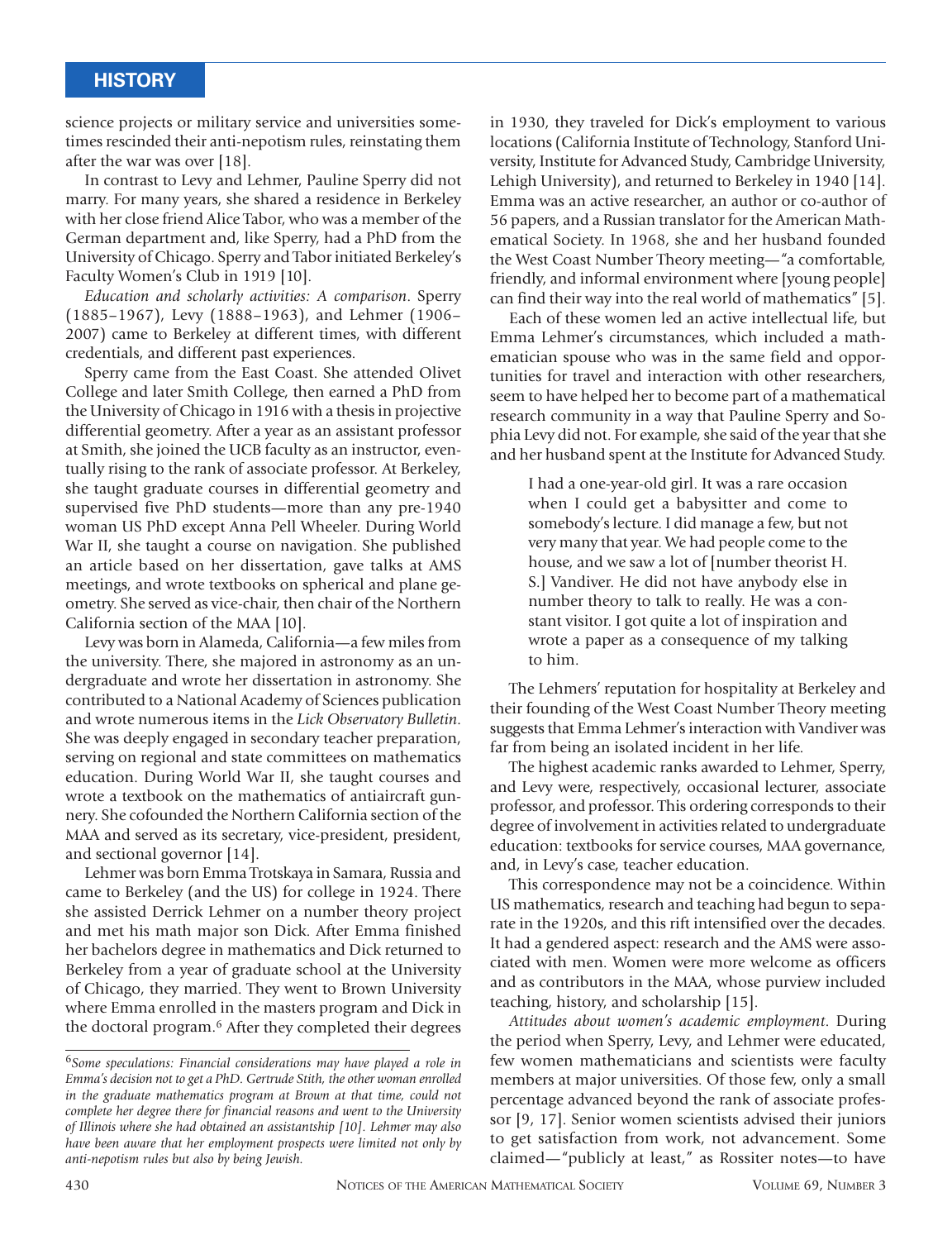been quite happy with their treatment and unaware of differences in status.7

Sperry, Levy, and Lehmer seem to have behaved similarly. Lehmer's unpublished essay "On the Advantages of Not Having a PhD" says the first advantage is "lower expectations. If one happens to discover something new, one's peers are surprised and generous in their praise." A short biography of Lehmer based on a 1996 interview concludes, "Not being a particularly competitive person, Emma did not miss the prestige of holding a faculty position."

When interviewed in the 1980s, members of the Berkeley Women's Faculty Club did not describe Sperry, Levy, or other faculty women of their era as expressing frustration about academic rank. "I think they felt embattled. . . . but [I] did not ask if they felt hurt or demeaned" said an English professor colleague, although she did say that Sperry "would barge up and down the hall, saying 'Damn Professor So-and-So!'"

Rossiter remarks that for women professors at major universities, such as Sperry and Levy, promotions were gifts from colleagues, not necessary consequences of good work [17]. It was better not to think about discrimination and avoid being labeled as an ingrate or troublemaker. Promotion could draw resistance and criticism from colleagues and others. An extreme case from 1936 (described in more detail later in this article) was the German physicist Hertha Sponer's appointment as full professor at Duke University which elicited a letter from a physicist on the opposite coast.

Even if an entire mathematics department supported an appointment, it might fail. For example, at University of Michigan in the 1930s, the appointment of William Claytor, the third Black person to earn a PhD in mathematics, was fully supported by the department. However, as faculty member Raymond Wilder put it, "the administration was simply afraid," and the appointment was not made. In the 1940s, the appointment of Black statistician David Blackwell at Berkeley was stymied by the department chair's wife who said that she would not accept him at social functions.<sup>8</sup>

#### **1950–1953: Then There Were Three**

Due to her refusal to take the newly established "loyalty oath" requiring employees to swear that they were not members of the Communist Party, Pauline Sperry left the

mathematics department in 1950 [7]. Despite her departure, in 1951 three of the remaining 26 tenure-track faculty members were female: Sophia Levy, and the two assistant professors Elizabeth Scott and Evelyn Fix [7].

Like Sophia Levy, Scott had been an undergraduate at UCB and her doctorate was from its astronomy department. Her official advisor was Robert Trumpler, an astronomer, although her biographer Golbeck says, "it was clear" that Jerzy Neyman, a statistician, acted as a co-advisor. Between 1939 (when she received her bachelor's degree) and 1949 (when she received her doctorate), she held a variety of appointments, including that of research assistant in Neyman's statistics lab.

Evelyn Fix earned her bachelor's and master's degrees in mathematics at the University of Minnesota, before working as a high school mathematics teacher, secretary, and school librarian in Seattle from 1934 to 1941. During that time, she attended UCB summer courses. She then moved to Berkeley to work in Neyman's statistics lab and received her doctorate (with Neyman as her advisor) in 1948.

Neither Scott nor Fix married, thus avoiding direct consequences of the anti-nepotism rule. Fix shared a house with F. N. David, who had been a student of Neyman's in London and was, among other accomplishments, the founding chair of the UC Riverside statistics department. All three women were well regarded as statisticians and became fellows of the Institute of Mathematical Statistics, David in 1946, and Fix and Scott in 1951 while they were still assistant professors.

#### **1954–1959: And Then There Was One**

In 1954, Sophia Levy retired, ending the mathematics department's involvement with K–12 education [14]. In the following year, Elizabeth Scott moved to the newly established statistics department, serving as its chair from 1968 to 1973 [7]. The entry for 1958 shown in Table 2 suggests that Evelyn Fix remained in the mathematics department until academic year 1958–59. Her obituary indicates that she became a professor of statistics in 1963.

#### **Zero**

After one hundred years of its existence, four women had been professors in the Berkeley mathematics department. Of these, only the first (Pauline Sperry) had earned her doctorate at an institution other than Berkeley. Levy's and Scott's PhDs were in astronomy and Fix's in statistics, although granted by the mathematics department.

As indicated in Table 3, Scott left the mathematics department in 1955 and became a member of the newly created statistics department. Table 3 would have been considerably shorter had the statistics department been established earlier, as Neyman had wished [14].

<sup>7</sup>*Similar themes occur in Cathleen Morawetz's account of a conversation with Olga Taussky Todd around 1968, "[I]t was an opportunity for her to put away her wonderful smile and air her complaints. Her greatest difficulties had come from being both Jewish and a woman. Her early year in Bryn Mawr had been difficult, and not having a regular position at Caltech rankled within her. But her beloved work in mathematics saved her" [6].* <sup>8</sup>*In 1954, after he established an independent UCB statistics department, Jerzy Neyman hired Blackwell who became the first Black tenured UCB faculty member. In 1965, Blackwell became the first Black member of the National Academy of Sciences.*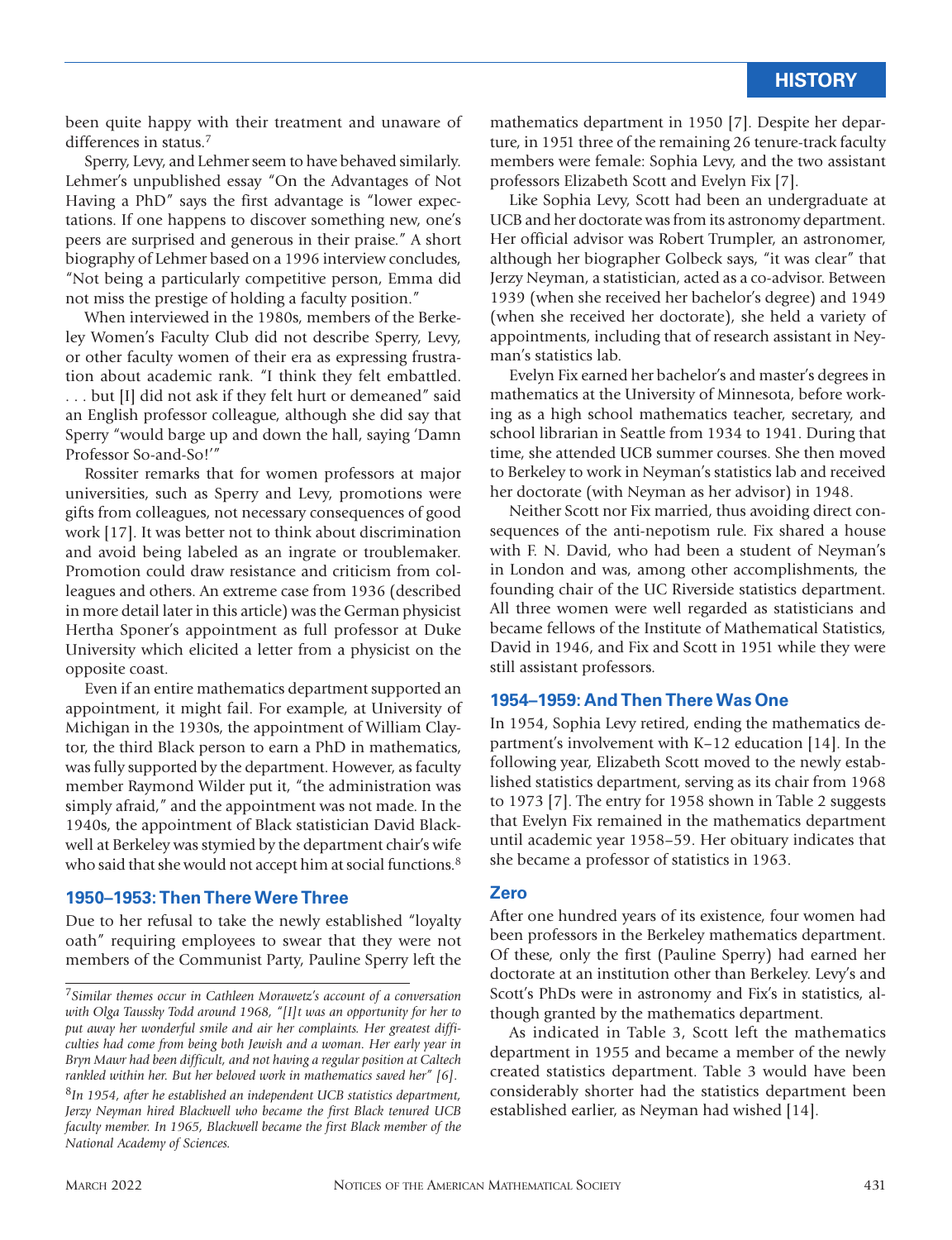| names of female professors              |  |
|-----------------------------------------|--|
| Sperry                                  |  |
| Sperry, Levy                            |  |
| Levy, Scott, Fix                        |  |
| Scott, Fix                              |  |
| <b>Fix</b>                              |  |
| Fix promoted to professor of statistics |  |
|                                         |  |

**Table 3.** Female tenure-track faculty in UCB mathematics department.

The mathematics department felt Scott's influence in various ways. For example, the construction of Evans Hall, a building named in honor of Griffith Evans and designed to house the mathematics and statistics departments, began in 1968. Scott ensured that every floor had toilet facilities for women, not without struggle [7]. A less concrete influence was her work on equity.

In 1969, the faculty Committee on Policy observed that, among other things, "it is surprising that so few women only 15 at the present time—achieve the rank of full professor at Berkeley." (Statistics for leading universities show this was not surprising at all [18, 19].)

At Berkeley, a Subcommittee on the Status of Academic Women (CSAW) was appointed, cochaired by Elizabeth Scott. The subcommittee's report, produced a year later, displayed the pre-1970 statistics shown in Table 2 and stated that,

45 women are appointed to ladder [tenure-track] positions which carry Senate membership and that the proportion of women in the Senate is less than it has been at any time since the 1920s. This fact alone warrants quick action to ensure that conditions leading to such a situation be rectified.

The report recommended rescinding the anti-nepotism rule, establishing paid maternity leave, and "an ultimate goal of having a representation of qualified women faculty at each rank at least in rough proportion to the number of women trained in that field." For mathematics, this "ultimate goal" would have been at least 5% (see Figure 1).

The Berkeley CSAW report was one tributary in the flood of reports on the status of academic women that appeared across the United States in the spring of 1970, "just in time to be reprinted in congressional hearings on discrimination on campuses" which became the basis of Title IX [18].

#### **1970: Affirmative Action**

Between the appointment of the Berkeley CSAW and the completion of its report, a landmark event occurred. Bernice Sandler, a psychologist who had raised two children while teaching part-time at the University of Maryland, had

completed her doctorate in clinical psychology and applied for full-time positions there in 1969. She was rejected for these and other positions for reasons such as "coming on too strong for a woman" or being "not really a professional . . . just a housewife who went back to school." Her husband, who was a lawyer, identified this behavior as sex discrimination. Upon investigation, Sandler discovered that sex discrimination was illegal in some situations, but not at educational institutions in general. However, because the University of Maryland was a federal contractor, its sex discrimination could lead to the termination or nonrenewal of its federal grants. The pattern of discrimination against women in professorial positions was "industry-wide," so Sandler could and did file class-action complaints with the US Department of Labor against numerous universities, including the entire University of California system and the University of Wisconsin [18]. Sandler explained in 1997:

Because these were administrative charges filed with a federal agency rather than a lawsuit filed in court, it was not necessary for me to be an attorney. There were no special forms to fill out. Individuals did not need to be named; the charges were filed on behalf of all women in higher education.

In May 1971, the first *AWM Newsletter* communicated information about Sandler's complaints to mathematicians.

The basis of the complaints is not a law, but rather Executive Order 11246, amended by Executive Order 11375 (effective October 1968), forbidding discrimination by Federal contractors because of sex (as well as race, color, religion or national origin). There is no exclusion for educational institutions. Discrimination is not illegal—it can simply lead to cancellation of existing contracts or failure to make new grants. The contractors must not only not practice discrimination, but must have an affirmative action plan if necessary to remedy the effects of past discrimination. . . . HEW [the Department of Health, Education, and Welfare] has been designated as the compliance agency responsible for the enforcement of the executive order for all university contracts.

Among other things, HEW demanded that anti-nepotism rules be rescinded.

#### **1971: Anti-nepotism Rules Crumble**

In 1971, the American Association of University Professors (AAUP) revived its committee on women (Committee W) which had been discontinued in 1928. An outcome of the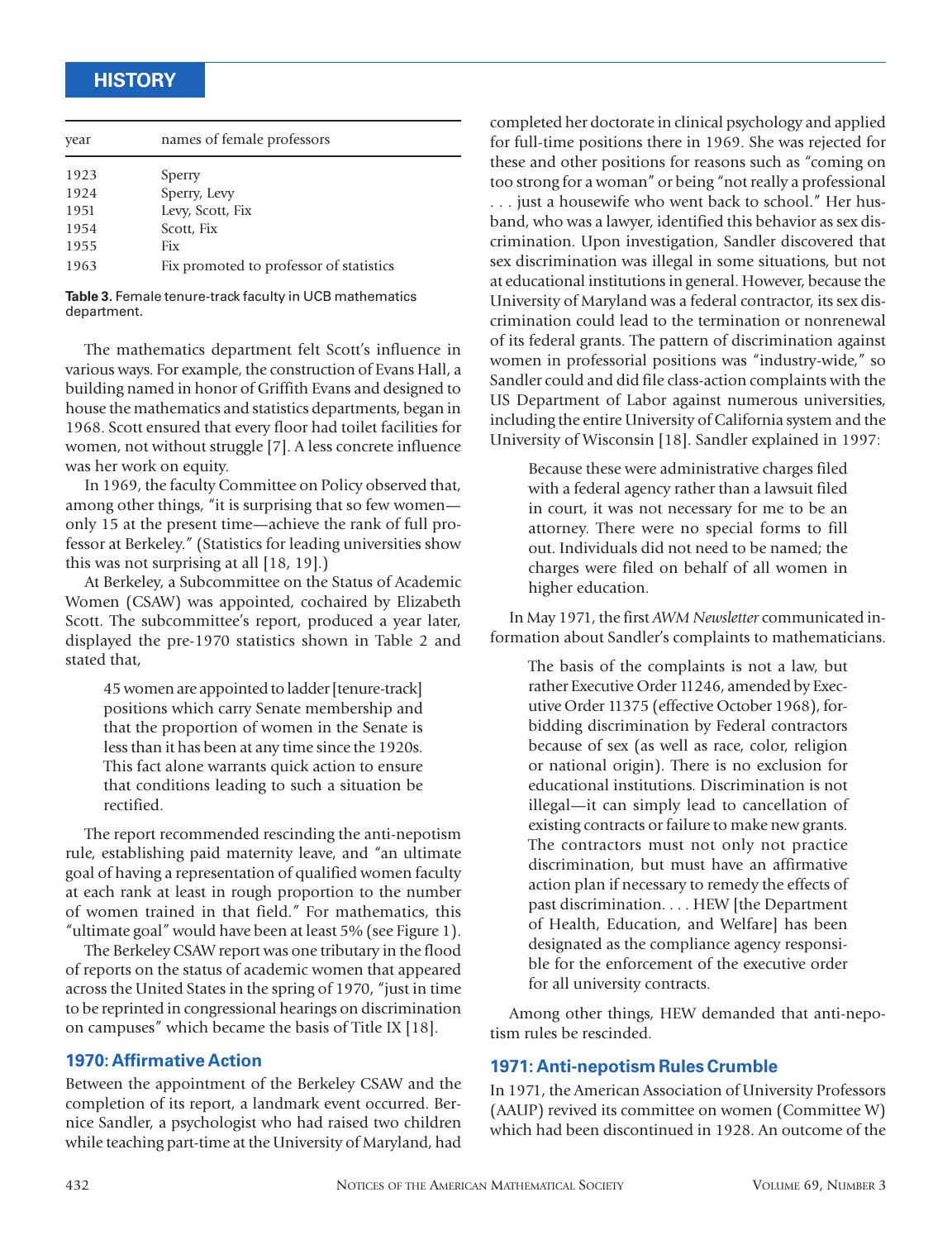committee's early actions was the official policy statement, "Faculty Appointments and Family Relationship,"

calling for the rescinding of laws and institutional regulations which subject faculty members to any automatic exclusion from academic employment solely on the grounds of being related to a member of the same family on the faculty of an institution.

This statement was endorsed by the AAUP in April 1971 and by the Association of American Colleges in June 1971.

Several major universities then quickly rectified the situations of wives who had held untenured positions for years [19]. For example, Mary Ellen Rudin and her husband, both mathematicians, although with different specialties, had come to the University of Wisconsin in 1959. This, her husband wrote,

turned out to be exactly the right kind of place for us—the right kind of city and the right kind of Mathematics Department. There is no point in describing in detail what we did for the next 33 years. I taught my classes, had graduate students, worked with colleagues, wrote papers and books, exactly what a professor is supposed to do. Ellen did the same, first as a part-time temporary lecturer, until she was suddenly promoted to a full professorship . . . (the antinepotism rules, which were actually never a law, had fallen into disrepute).

Berkeley's anti-nepotism rule was rescinded in 1971, according to Margaret Rossiter, who cites evidence from Scott's files [19]. Susan Graham, a new hire in computer science, was about to marry Michael Harrison, who was already on the faculty. Her appointment was initially disapproved, but the decision was reversed a month later after the anti-nepotism rule was changed. However, this change had no effect on regularizing the situation of Emma Lehmer because, according to Calvin Moore, both Lehmers were "virtually at the age of mandatory retirement." But, this objection did not apply to Lehmer's younger colleague Julia Robinson.

As a graduate student, Julia Robinson worked with Elizabeth Scott in Neyman's statistics lab during World War II (an opportunity to gain research experience, although, unlike Lehmer, not in her chosen field).9 Like Emma Lehmer, she had a husband in the UCB mathematics department who was in her field (mathematical logic). Again like Lehmer, her husband's opportunities for interaction with other researchers seem to have helped her to become

part of a mathematical research community. For example, Robinson's husband and her advisor Alfred Tarski attended weekly "logic lunches" in the Faculty Club's main dining room. Because the main dining room was restricted to men, Robinson could not attend.10 Instead, she learned from her husband about a question that became part of her thesis, and later about a conjecture that stimulated her approach to Hilbert's 10th problem, both posed by Tarski at lunch.

Robinson was younger than Lehmer—and had a PhD. Moreover, her husband had taken early retirement in 1971. Like Lehmer, she had worked as a temporary lecturer in mathematics, although between 1960 and 1975, not during World War II. How this was consistent with the UCB anti-nepotism rule is unclear. Perhaps the rule was waived in order to allow her to teach or run a seminar on the significant contributions that she made toward a solution of Hilbert's 10th problem during the 1960s. Or perhaps she was unpaid, as the "volunteer professor" Maria Goeppart Mayer was at the University of Chicago physics department during the 1950s [18].

If the Berkeley mathematics department immediately offered a full professorship to Julia Robinson in 1971 as Wisconsin did for Mary Ellen Rudin, this is a well-kept secret. Instead, something rather curious happened four years later.

#### **Hiring Regulations Change**

Before 1970, faculty hiring occurred via the "old-boy network." In 2016, Susan Ervin-Tripp, a psychologist hired by Berkeley in 1958 and member of Scott's CSAW, remarked in her oral history,

It's hard to believe but they didn't advertise jobs. There was no public advertising of positions in the old days before 1970. It was considered inappropriate to apply for a job. I can't remember how I came as a visitor, whether somebody wrote them to recommend me or what. You weren't supposed to apply for a job. It was sort of like an arranged marriage. For instance, one of the reasons that I knew about this was that Dan Slobin told me how he had been hired [in 1964]. The [UCB] chair of psychology called, I guess it was probably Roger Brown in the Harvard social relations department and said, "Have you got any good men?" This sounds funny. Dan got hired without giving a job talk and before he'd even chosen a thesis topic. Isn't that amazing? [laughter] So he was promised this job. He did a fast thesis basically so he could come. [laughter]

<sup>9</sup>*A remembrance from Scott in the November 1985* Notices *describes the maneuver that allowed Robinson to be paid for her work in the statistics lab despite the anti-nepotism rule.*

<sup>10</sup>*In 1969, after an angry letter from Elizabeth Scott, faculty women were no longer excluded from the Faculty Club [7].*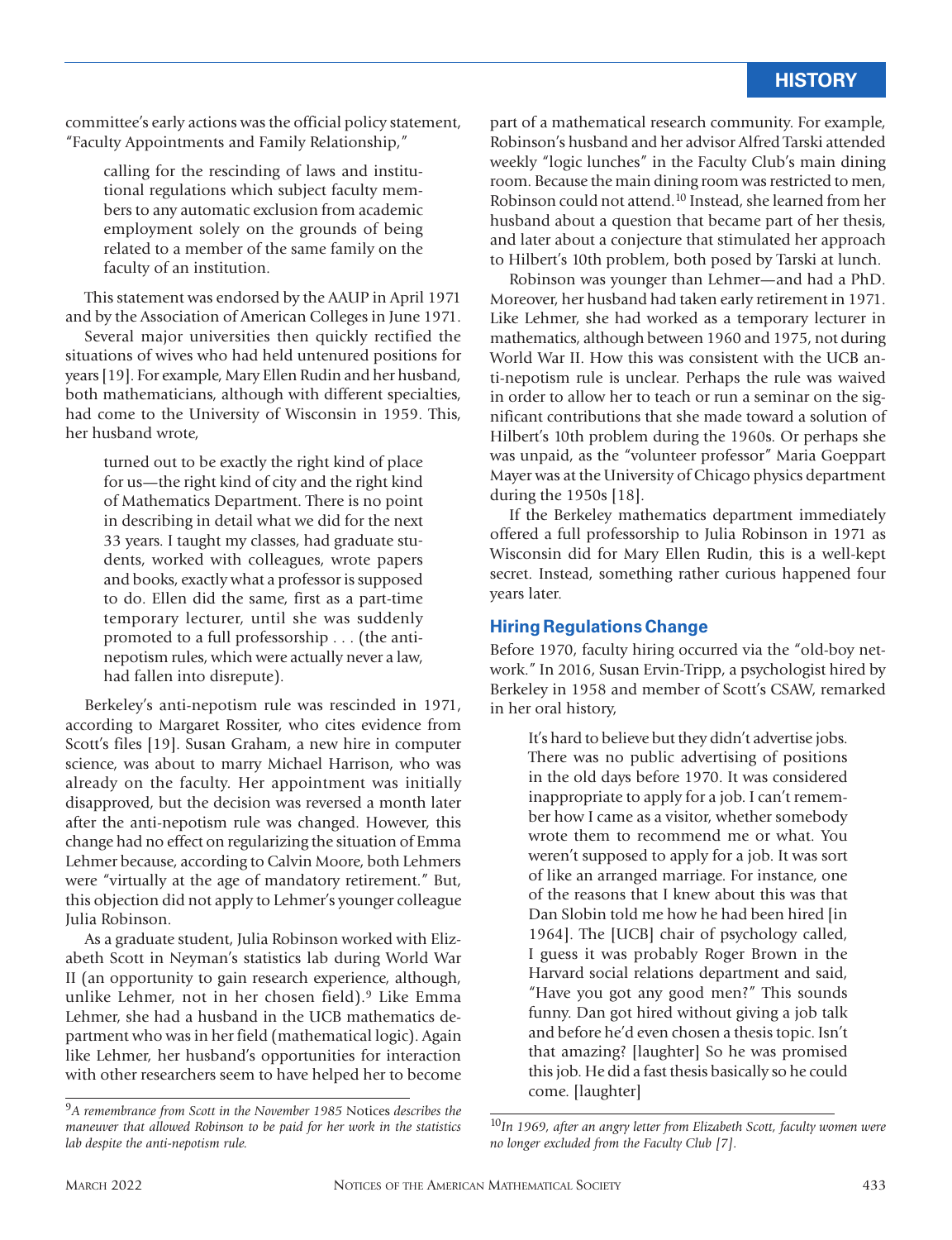In 1989, Saunders Mac Lane, a very prominent mathematician at the University of Chicago, described how new graduates were matched with jobs:

all the active [research] mathematicians . . . had pretty shrewd ideas as to the level of mathematical activity at many schools, and they also had quite detailed (but perhaps mistaken) knowledge of the qualities of their own current products. So when they heard that Oberlin College, or the women's college of North Erehwon, or the University of W had a vacancy, they knew which of their graduates would be an appropriate candidate there, and they acted accordingly.

"Acting accordingly" sometimes involved calling the head of a department with a vacancy to recommend one's student. This could (and did) result in women not being recommended for jobs at top departments. (As Mac Lane put it, "Chicago did not normally send its women PhDs to universities anxious to acquire research hot-shots.")

Other types of employment constraints are illustrated by the experiences of Dorothy Bernstein, who graduated from Brown University in 1939 and became the first woman president of the MAA in 1979. When looking for her first job, she consulted a well-informed person at Brown:

[H]e took out a map of the United States, covered the region west of the Mississippi and said, "You can't get a job there, because you are a woman." Then he covered the part south of the Ohio River and said, "And, you can't get a job there because you are Jewish." That left the Northeast quadrant. [6]

Expectations that women would not do research after their dissertations may have helped to reinforce the practice of not recommending them for positions at research-intensive departments—creating a vicious circle (see Table 1). According to Mac Lane:

In this period [1931–1960], women were encouraged to study for the PhD degree at Chicago, and there was a role model on the staff to help and support them (Mayme I. Logsdon $^{11}$ ). But these women students were not really expected to do any substantial research after graduation; the doctorate was it, and in many cases the thesis topic was chosen to suit. . . . I might add that for some of the men-students

there was the same low level of research expectations—but not for all.

Like Logsdon, Mary Sunseri was a professor at a top department. She earned her masters degree from Stanford in mathematics in 1940; taught at San Jose State University for a year; and returned to Stanford as a faculty member, becoming an associate professor in 1969 and a professor in 1979. She taught only undergraduate calculus and mathematical analysis courses. She won awards for teaching and retired in 1986. Like Sperry and (especially) Levy, the duties of Logsdon and Sunseri reflect the association of women with education rather than research.

In the 1970s, affirmative action was intended to replace old-boy hiring practices with a system in which jobs were advertised and hiring was based on applications and interviews. Percentages of women hired or in the applicant pool were compared with percentages of qualified women (e.g., women with PhDs). In general, the transition to this new system was neither smooth nor immediate (see Rossiter's book on women scientists after 1972). Although its administration had an academic assistant for affirmative action and another for the status of women, Berkeley's transition was no exception. This is illustrated below for the case of the mathematics department.

#### **Women Lecturers and Graduate Students at UCB: 1968–1980**

Some well-known women who were lecturers in the UCB mathematics department between 1968 and 1980 were:

- Mary Gray (AWM president 1971–73, fellow of the AMS, fellow of the American Statistical Society)
- Lenore Blum (AWM president 1975–1978, fellow of the AMS)
- Jill Mesirov (AWM president 1989–1991, fellow of the AMS)
- Chuu-Lian Terng (AWM president 1995–1997, fellow of the AMS)
- Ruth Charney (AWM president 2013–2015, fellow of the AMS, AMS president 2021–2022)
- Karen Uhlenbeck (MacArthur fellow 1983, American Academy of Arts and Sciences fellow 1985, NAS 1986, fellow of the AMS, Abel Prize 2019)
- Michèle Vergne (American Academy of Arts and Sciences fellow 1998, fellow of the AMS).<sup>12</sup>

Although Berkeley's anti-nepotism rule was rescinded in 1971 and affirmative action was required because the CSAW report had documented patterns of discrimination in the mathematics department, none of these former lecturers ever became members of the UCB tenure-track faculty [3]. According to Calvin Moore, in 1971 an assistant professor position was offered to Uhlenbeck, who declined, and

<sup>11</sup>*After being widowed in 1910, Logsdon studied at the University of Chicago. She earned her PhD at the age of 40 and was a Chicago faculty member until 1946. She did not remarry. She taught a required undergraduate survey course required of all undergraduates, served as a dean from 1923 to 1927, and was head of a graduate dormitory [10, 13]. Until 1982, she was the only woman at Chicago to hold a rank above instructor [10].*

<sup>12</sup>*This list of honors is not exhaustive.*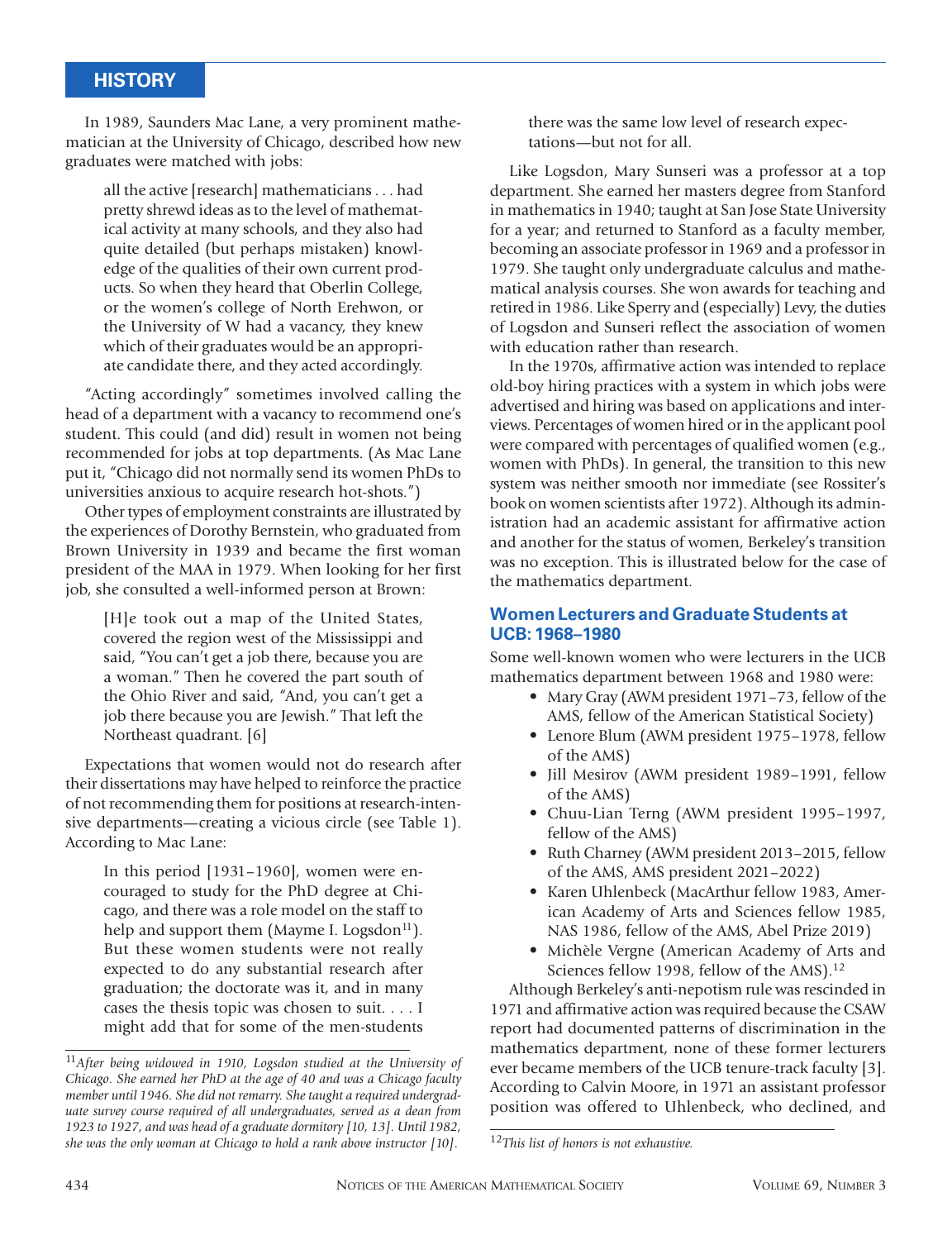to Michèle Vergne in 1972. Vergne accepted, but was not immediately able to take up duties, then resigned [14].

Some reasons for Berkeley's lack of success in hiring women are given in an April 1974 letter from faculty member Morris Hirsch to his colleagues:

There are two different causes for this state of affairs. One is that too few of us want any Affirmative Action; many, in fact, consider it bad policy ("You mean we should hire inferior mathematicians?").

A second cause is the Dean's insistence that we recruit only within narrowly specified fields. This virtually rules out the possibility of hiring women or minority mathematicians since there are relatively very few of them.

Another reason might have been the atmosphere for women, which was "incredibly horrible—for the women instructors as well as the students" [11]. Many students (both male and female) did not pass their qualifying exams or complete their degrees. Competition among graduate students may have been intensified by the unusually high ratio of graduate students to tenure-track faculty [14]. Among other things (such as sexist comments), one incident harked back to Annie Biddle's termination in 1933. A married female graduate student became pregnant and her teaching stipend was reduced because she didn't "need as much money" [11]. Recall that Biddle's file said she would not be destitute because she had married a practicing attorney.

In 2020, Chuu-Lian Terng commented, "During the time I was an instructor at UC Berkeley, the atmosphere for women was far from ideal." She added, "So it was very fortunate that I was part of the friendly and supportive differential geometry group led by S. S. Chern." This remark suggests the effect that individuals and subfields may have, resulting in quite different experiences within the same department or within mathematics.

Another effect on women's experiences may be their academic positions. As evidenced by the list above, the department had no problem hiring women as lecturers offers were made and some women accepted. However, tenure-track positions (which were higher status and longer term) were another matter. In 1970, a memo from the UCB chancellor's office reminded deans and department chairs that sex discrimination in employment was illegal. In response, mathematics department chair John Addison asserted "we think we have gone out of our way to make sure women are not discriminated against," noting that three women (Lenore Blum, Julia Robinson, Karen Uhlenbeck) had been hired as lecturers and the full-time non-academic

staff of 20 was entirely female.13 In response to the vice chancellor's question, "Do women get appointed only as lecturers—not as regular ladder [tenure-track] members?," he said the department was "hopeful" that the women appointed as lecturers would be promoted to assistant professors [7]. They weren't.

#### **1975: A New Hire at Berkeley**

In 1975, Marina Ratner was hired as an assistant professor, one of the tenure-track faculty.14 According to one account, the mathematics department established a "Committee W" which was charged with searching for and recommending women and minority candidates. Faculty member Rufus Bowen, who was aware of Ratner's work, brought it to the committee's attention. Her work, which was in ergodic theory, was viewed with favor, and her training in Moscow during the Cold War complemented rather than replicated the training of the existing UCB ergodic theorists [14]. At the time, this situation was described somewhat differently by faculty member Robion Kirby in a letter to the student newspaper *The Daily Californian*:

Apparently she is the best woman candidate, for a special committee searched hard. In research she is well qualified, and a few years ago we would have been lucky to get her. Now competition is sharper. There is at least one man (I think several) whose research looks significantly better (many of those voting for [Ratner] agree with this).

In response, faculty member David Goldschmidt's letter to the *Daily Cal* noted that:

the two individuals in question are in completely separate mathematical specialties and that there is no one in our department who is even able to read both sets of papers, much less to give a competent technical evaluation of the work. In fact, there may well be no such individual anywhere in the world. . . . among those of our colleagues who are competent to comment technically on the work of [Ratner], opinion was unanimous that there were no better qualified people available in her field. This evaluation was supported by outside letters.

Hiring Ratner involved an unusual extra step. Faculty member Stephen Smale described it in a letter written to

<sup>13</sup>*The first staff member, Sarah Hallum, had been hired in 1936 as a parttime secretary and stenographer while a graduate student in mathematics. She eventually became a full-time staff member, obtained a masters degree in mathematics, and retired in 1975 [14].*

<sup>14</sup>*It may be worth noting that Ratner was the first woman assistant professor at the UCB mathematics department who had a child.*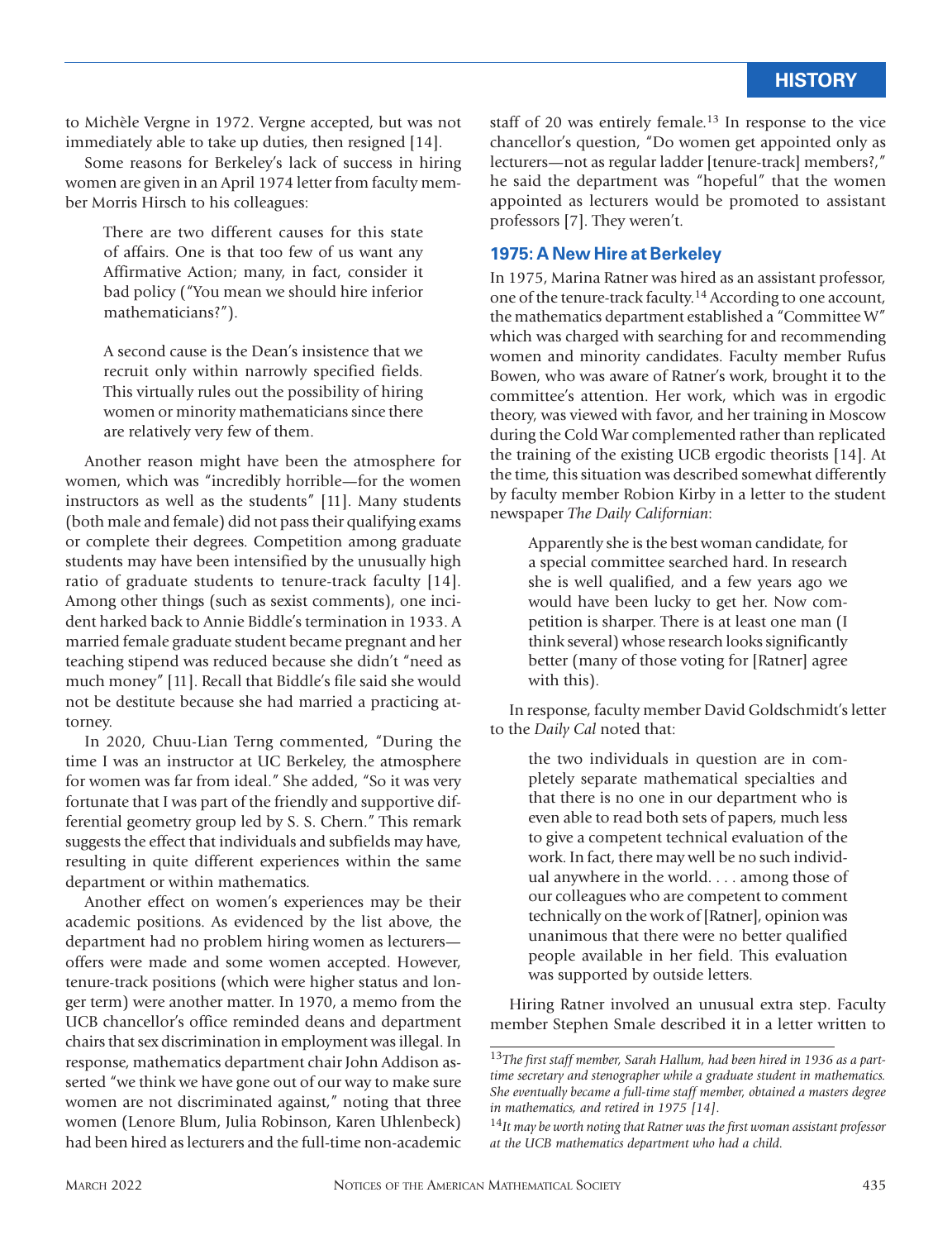department chair Maxwell Rosenlicht and published in the *AWM Newsletter*:

On Feb. 27, the department voted 26 to 7 to offer regular appointments to Drs. Marina Ratner and Robert [sic] Stanley. The normal procedure would be for you [the chair] to process these appointments. In fact, your letter I mentioned imposes a completely new obstacle to the appointment of Ratner without precedent in the department history. In the name of affirmative action procedures (what irony) you poll the department with the following question: "l believe that Ratner is superior to, or at least as well qualified as, the other leading candidates for the pure mathematics position." with boxes marked yes and no and space for reasons. The Stanley appointment is not mentioned in your letter.

The latter two letters suggest that for some faculty members the question was not whether Ratner was the best-qualified candidate available in her field but whether she was the best candidate available in some broader category. As another faculty member put it: "The problem is that, while there are many competent women mathematicians, there are very few outstanding ones and no 'super stars.'"

This sort of slippage was not unique. Two examples from earlier eras illustrate how criteria for hiring women could shift from "qualified for the position" to "best qualified in some broader arena." The first comes from 1936. Hertha Sponer (a German refugee then reputed to be the third best woman physicist in the world) had been hired as a full professor at Duke University. The president of Duke received a letter from a Caltech physicist who was concerned about Sponer and "the policy of bringing women into a university department of physics." His rationale: Finding a female physicist as accomplished as Lise Meitner or Marie Curie was unlikely; and young men were "drawn into the graduate department by the character of the *men* on its staff, rather than the character of its women" [17].

The second example begins in the 1950s. Although the mathematicians in Caltech's small department were anxious to hire Olga Taussky Todd, the Caltech trustees apparently required assurances that she was "considered the leading living woman mathematician in the world." This assurance was repeated in 1963 when Taussky Todd was granted tenure—not as a professor, but as a research associate.15 In 1971, Taussky Todd's public display of acceptance stopped after she encountered press coverage about a young assistant professor of English who was the

first woman on Caltech's faculty. "She went straight to the administration and had her rank changed to professor" [6].

#### **1976: A Sometime Lecturer Becomes a Full Professor**

In 1975, Saunders Mac Lane, a distinguished professor at the University of Chicago and past president of the American Mathematical Society, successfully nominated Julia Robinson for membership in the National Academy of Sciences [6]. Department chair John Kelley then "seize[d] this opportunity," as Calvin Moore puts it, to make her a professor.

But, since the advent of affirmative action, the department (and the University of California system) had been under pressure to hire more women for several years (see, e.g., [7]). Why wasn't Robinson already a professor? Responses varied. Years later, some members of the department described the chair's action as "seizing the opportunity to challenge the university's nepotism rule." However, this rule had been rescinded in 1971. Moreover, Robinson's husband had retired by 1973.<sup>16</sup> In 1968, responses to this question were "vague reasons alluding to [Robinson's] health, nepotism rules, and some linearly ordered list of logicians" [4]. In 1970, the department chair (a logician) said that were it not for the nepotism rules, the department "might well have appointed her to a regular faculty position long ago" (Addison as quoted in [7]).

The inconsistency in these responses suggests that some department members did not favor having Robinson join the tenure-track faculty—or perhaps couldn't imagine it. Depending on the questioner, it seemed that any answer would do as long as it justified not appointing her. Apparently, some faculty members did not see her as outstanding or a superstar. This suggests why the department chair might have decided that a useful precursor to a tenured appointment would be an NAS membership. And this was not just any NAS membership—Robinson was the first woman to be elected in mathematics.

In any case, appointing Robinson as a professor after her election seems to have avoided the awkwardness that occurred after Ratner's hire. Perhaps her NAS membership reassured UCB mathematicians outside Robinson's field, just as statements that Taussky Todd was the best living woman mathematician seem to have reassured the Caltech trustees.

Robinson was not the only woman to be offered a professorship after being elected to the NAS. In 1956, Maria Goeppart Mayer, "volunteer professor" at the University of Chicago, was elected to the NAS; three years later, she and her husband accepted professorships at UC San Diego in physics and chemistry, respectively. In 1963, she became the second woman to receive the Nobel prize in physics.

<sup>15</sup>*Although Caltech had "no fixed or stated policy" on nepotism, her husband had been hired as a tenured professor when she was hired as a research associate in 1957 [8].*

<sup>16</sup>*One source says he retired in 1971, another says 1973.*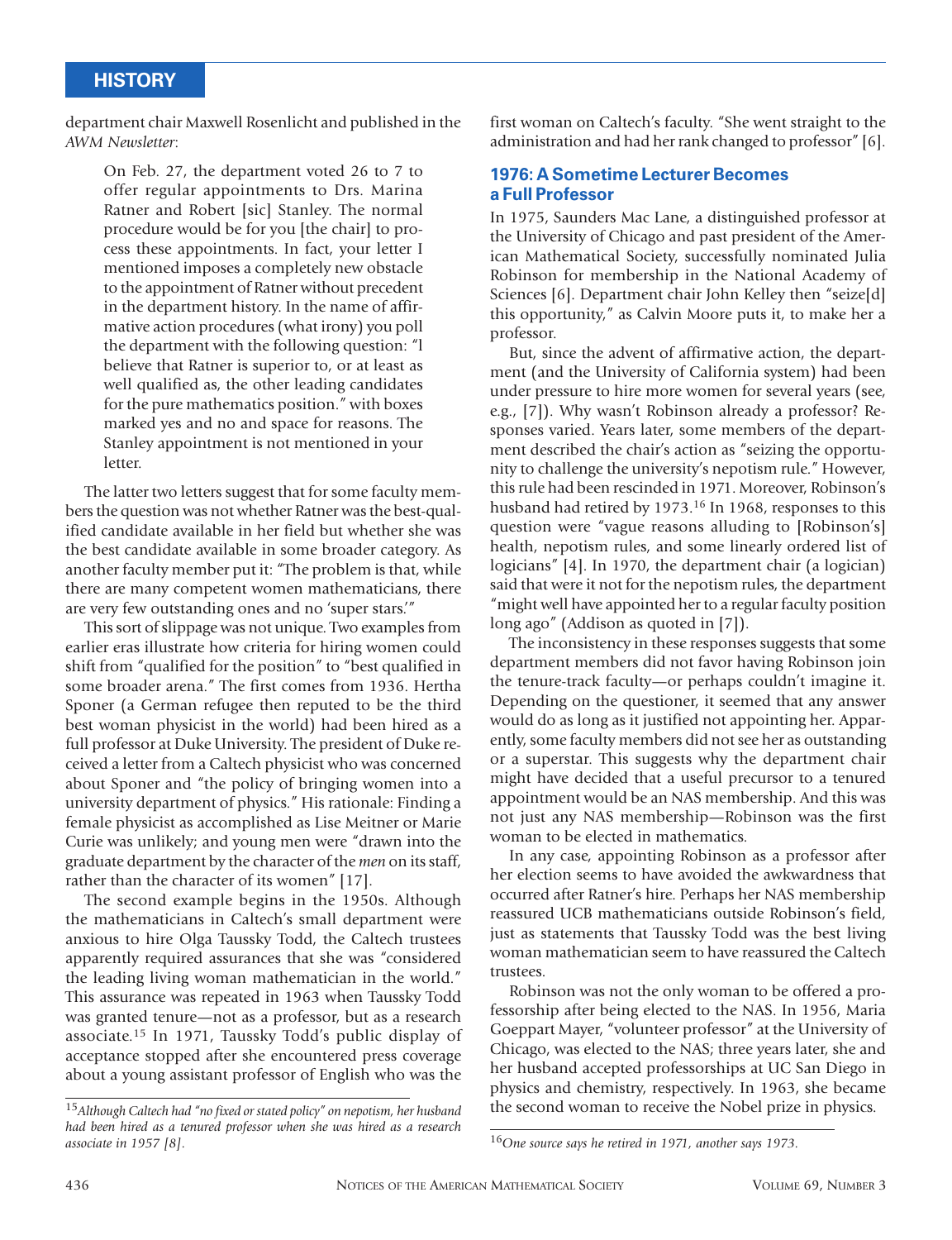Unfortunately, this variant of what the historian Margaret Rossiter calls the "Madame Curie strategy"—hiring women with exceptional qualifications<sup>17</sup> that are recognizable by outsiders and nonspecialists—is often impractical. It is also unfair, unless the same standard is applied to all.

#### **Concluding Remarks**

The small sample in this article illustrates a variety of changes in the lives of women in the mathematical sciences at Berkeley. As the decades passed and Berkeley's prestige grew, its emphasis on research increased and connection with K–12 education dwindled. Its statistics and logic programs took root; statisticians Elizabeth Scott and Evelyn Fix became tenured faculty members, first in the mathematics department, then in the statistics department.

As evidenced in this narrative, employment barriers were not uniform for all women in all mathematics departments in all capacities. Before 1971, Mayme Logsdon at the University of Chicago and Mary Sunseri at Stanford achieved professorial rank in roles that deemphasized research, as did Sophia Levy at Berkeley. Before and after 1971, many women were hired as lecturers, secretaries, and technical typists. In a few cases, barriers to advancement seem to have been procedural: researchers Mary Ellen Rudin and Olga Taussky Todd quickly became full professors in 1971.

Summarizing the employment situation for women in science in the 1920s and 1930s, Rossiter said:

although most of the barriers to women's advancement that one finds documented are administrative or procedural, at root they were cognitive and perceptual. [18]

As evidenced by responses to affirmative action in the 1970s at Berkeley and elsewhere [19], federal and university regulations may not immediately change the number of women on the faculty, nor faculty hearts and minds. University anti-nepotism rules were an important factor in dampening women's participation. But, their removal did not erase perceptions built on decades of experience.

This narrative illustrates two perceptions of women in mathematics. The rare woman who was labeled as outstanding in some broad category, e.g., "best woman mathematician," might obtain a professorship at a top school such as Berkeley or Caltech. If not, she might be hired for teaching, either as a lecturer or in a tenure-track position with no research expectations. The continued paucity of women in elite departments (see tables in [2]) suggests that these limited perceptions of women in mathematics have been slow to change.

|    | PhD<br>Year | Name                                         | Adviser               |
|----|-------------|----------------------------------------------|-----------------------|
| 1  | 1911        | Annie Dale Biddle Andrews<br>$(1885 - 1940)$ | D. N. Lehmer          |
| 2  | 1918        | Mary Helen Sznyter Sagal<br>$(1893 - 1975)$  | J. H. McDonald        |
| 3  | 1920        | Elsie Mcfarland Buck<br>$(1897 - 1984)$      | J. H. McDonald        |
| 4  | 1921        | Nina M. Alderton Moore<br>$(1890 - 1973)$    | D. N. Lehmer          |
| 5  | 1932        | Emma Whiton McDonald<br>$(1886 - 1948)$      | D. N. Lehmer          |
| 6  | 1933        | Dorothy Brady<br>$(1903 - 1977)$             | J. H. McDonald        |
| 7  | 1935        | Andrewa Noble<br>$(1908 - 1993)$             | D. N. Lehmer          |
| 8  | 1940        | Virginia Wood Wakerling<br>$(1915 - 1997)$   | J. H. McDonald        |
| 9  | 1941        | Elizabeth Sherman Arnold<br>$(1915 - 1992)$  | J. H. McDonald        |
| 10 | 1948        | Evelyn Agnes Fix<br>$(1904 - 1965)$          | Jerzy Neyman*         |
| 11 | 1948        | Louise Hoy Chin Lim<br>$(1922 - 1985)$       | Alfred Tarski         |
| 12 | 1948        | Julia Bowman Robinson<br>$(1919 - 1985)$     | Alfred Tarski         |
| 13 | 1949        | <b>Esther Seiden</b><br>$(1908 - 2014)$      | Jerzy Neyman          |
| 14 | 1950        | Wanda Montak Szmielew<br>$(1918 - 1976)$     | Alfred Tarski         |
| 15 | 1953        | Anne Davis Morel<br>$(1920 - 1984)$          | Alfred Tarski         |
| 16 | 1957        | Mary I. Hanania Regier<br>$(1926 - 2020)$    | Elizabeth Scott*      |
| 17 | 1959        | Kathleen Baxter O'Keefe<br>$(1923 - 2012)$   | Abraham<br>Seidenberg |

\*In 1955, Neyman and Scott became members of the newly formed statistics department.

Sources: Pre-1940: [10]; 1940s and 1950s: [https://women](https://womenbecomingmathematicians.net/db/) [becomingmathematicians.net/db/](https://womenbecomingmathematicians.net/db/)

**Appendix.** Women granted PhDs by the Berkeley mathematics department before 1960.

ACKNOWLEDGMENTS. Thanks to Charity Hirsch, Morris Hirsch, Margaret Murray, Anne MacLachlan, Laura Turner, and two anonymous reviewers for comments on earlier versions of this article.

The author was a graduate student at Berkeley from 1975 to 1978.

<sup>17</sup>*Recall that Curie is the only person to have received Nobel prizes in two scientific fields.*